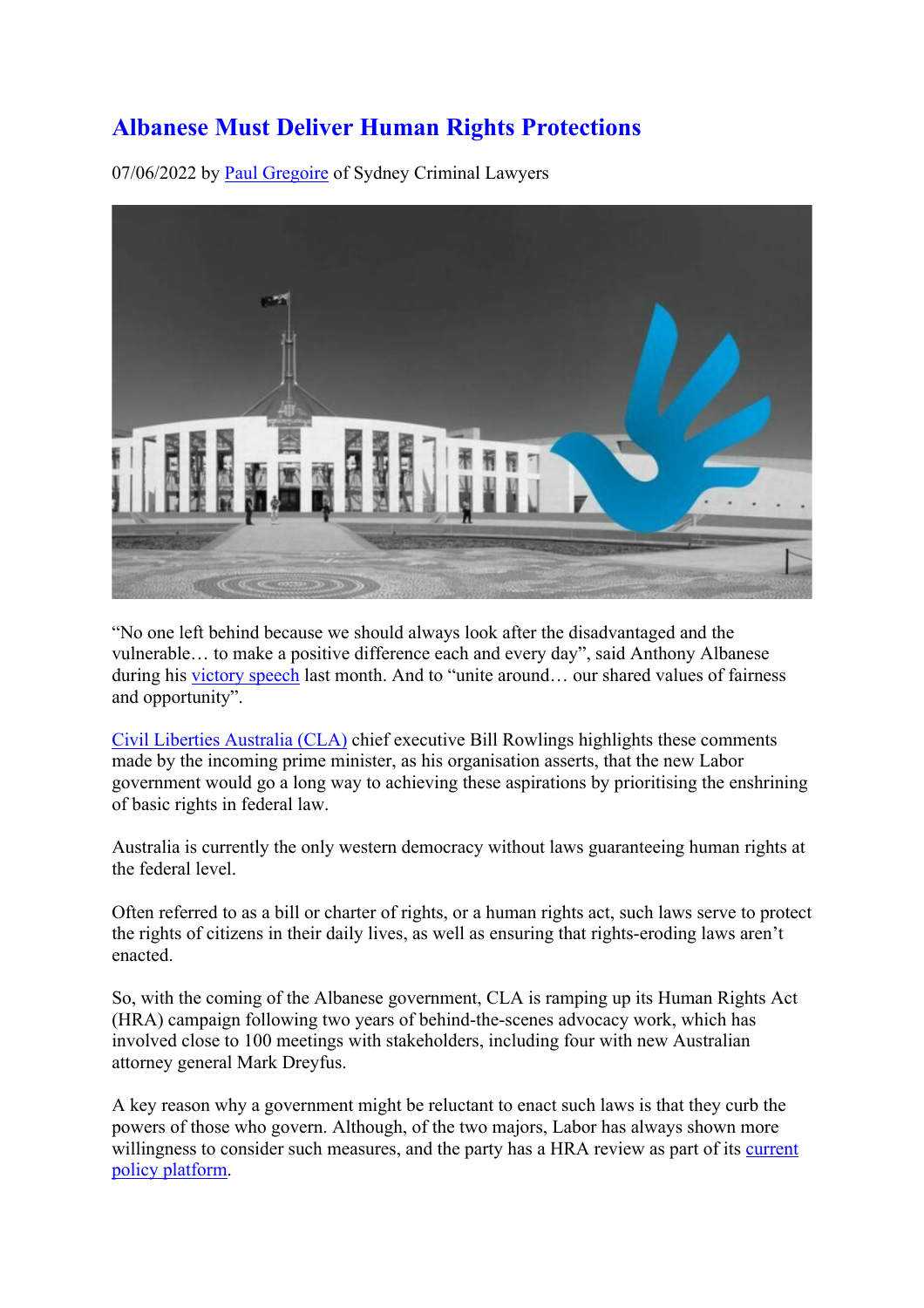# **It's time (again)**

"CLA held meetings with all the usual suspects, but many more as well," said Rowlings. "Like minerals and business council executives, three Aboriginal land councils, the Minderoo Foundation, farmers groups, federal, state and territory politicians of all colours, and even opponents of a HRA."

"We were sounding out current thinking and comparing it with the overwhelming support among Australians evidenced in the massive 2009 public consultations held nationwide," the CLA chief executive told Sydney Criminal Lawyers.

The Rudd Labor government established a National Human Rights Consultation Committee (NHRCC) in November 2008. Headed by Father Frank Brennan, the inquiry undertook widespread consultations and went on to produce a report recommending the establishment of a federal HRA.

But in April 2010, Rudd released his government's response to the inquiry. And instead of drafting a HRA, it committed to establishing a Parliamentary Joint Committee on Human Rights to scrutinise federal laws through a rights lens, which the Gillard government saw to fruition in 2012.

So, right now, we're back to the same position the nation found itself in 2007, with a federal Labor government promising a HRA review. Yet, according to Rowlings, the clear difference now is that the political landscape has changed dramatically both within parliament and the national conscience.

# **The writing's on the wall**

CLA has found that businesses and corporations are already factoring human rights into their dealings with stakeholders and customers. "It just makes business sense, part of their social compact with the community, to ensure they have a 'licence' to operate," Rowlings added.

The liberties advocate further explained that the need to include "societal values" in business decisions has been learnt the hard way, via situations like "Rio Tinto's blowing up of the 46,000-year-old Juukan Gorge caves", which saw share prices crash and executives lose their jobs as a result.

At the grassroots level, the lack of rights protections in this country has been brought to the fore via recent government policy decisions. Rowlings pointed to restrictions on returning to the country during the pandemic as an instance, along with the abuses of Robodebt, which continued for years.

"Why couldn't people easily enforce their rights to travel overseas during the pandemic, when other countries were willing to take them?" asked Rowlings in highlighting another example.

"Now, with the experience of how easily rights and liberties can be snatched away in an instant at a media conference, even more Australians will support a HRA, CLA believes."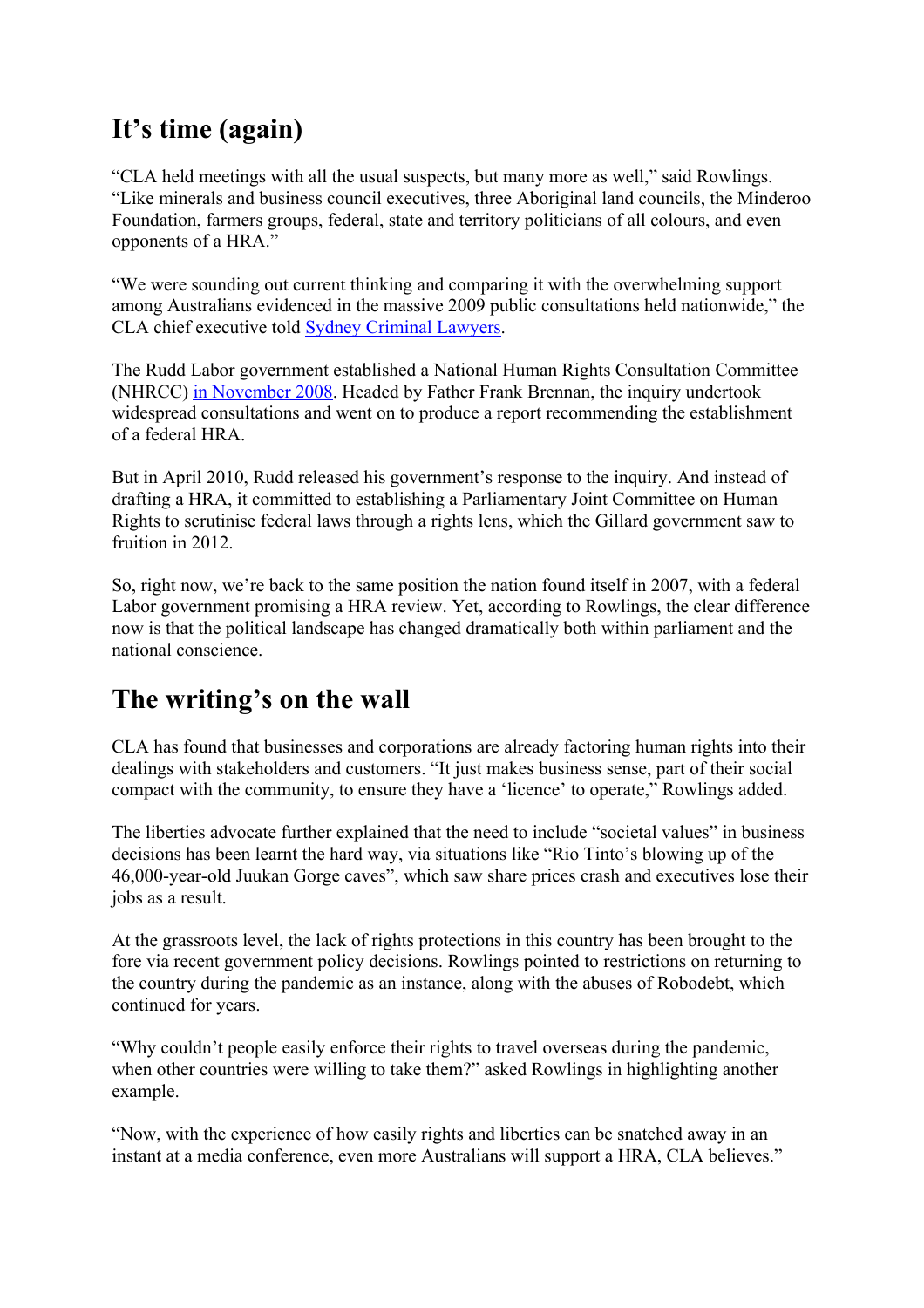# **Neglected protections**

Many questioned the constitutionality of recent COVID restrictions, only to find that the nation's founding document guarantees very few rights.

Indeed, there were discussions held in the 1890s concerning whether a bill of rights should be included in the Australian Constitution, but the idea was dropped as it might have impacted upon laws of the day that were racially discriminatory in nature.

So, only a handful of rights appear in the Constitution. Section 41 provides the right to vote. Section 51(xxxi) guarantees just government acquisition of property. Section 80 ensures trial by jury. Section 116 establishes freedom of religion, while section 117 guards against discrimination based on state.

The High Court of Australia further found in 1992 that within the 1901 founding document is the implied right to freedom of political communication.

A HRA, however, would enshrine the rights contained within the International Covenant on Civil and Political Rights (ICCPR) and the International Covenant on Economic, Social and Cultural Rights (ICESCR).

Australia has ratified both these treaties, which means it's guaranteed to uphold these rights at the international level but not domestically.

The Liberal Nationals have traditionally been against enacting a national HRA. In fact, the Morrison government attempted to pass the Religious Discrimination Act, which was an attempt to elevate the pre-existing right to freedom of religion above all others.

While Labor has more open to such laws in the past, as was evidenced by the 2009 Brennan review, and with the Whitlam government's attempt to enact one. In 1973, then attorney general Lionel Murphy introduced a HRA under Gough, which ultimately failed to due to opposition.

Over recent years, Andrew Wilkie has been championing the cause at the federal level. The Independent MP introduced two Australian Bill of Rights Bills: one in 2017 and another in 2019.

# **An ICAC isn't enough**

Labor is committed to the HRA review, assures Rowlings, but he underscores that they "need to act on it early in their term, because the last thing anyone wants is the importance of a HRA being pilloried during an election campaign by the negativity of populist politicians".

A key issue during the election campaign was the establishment of a federal national integrity commission, and whilst this will prevent "politicians and corporate heavies" from abusing the system for their own financial gain, there continues to be a need for basic rights protections regardless.